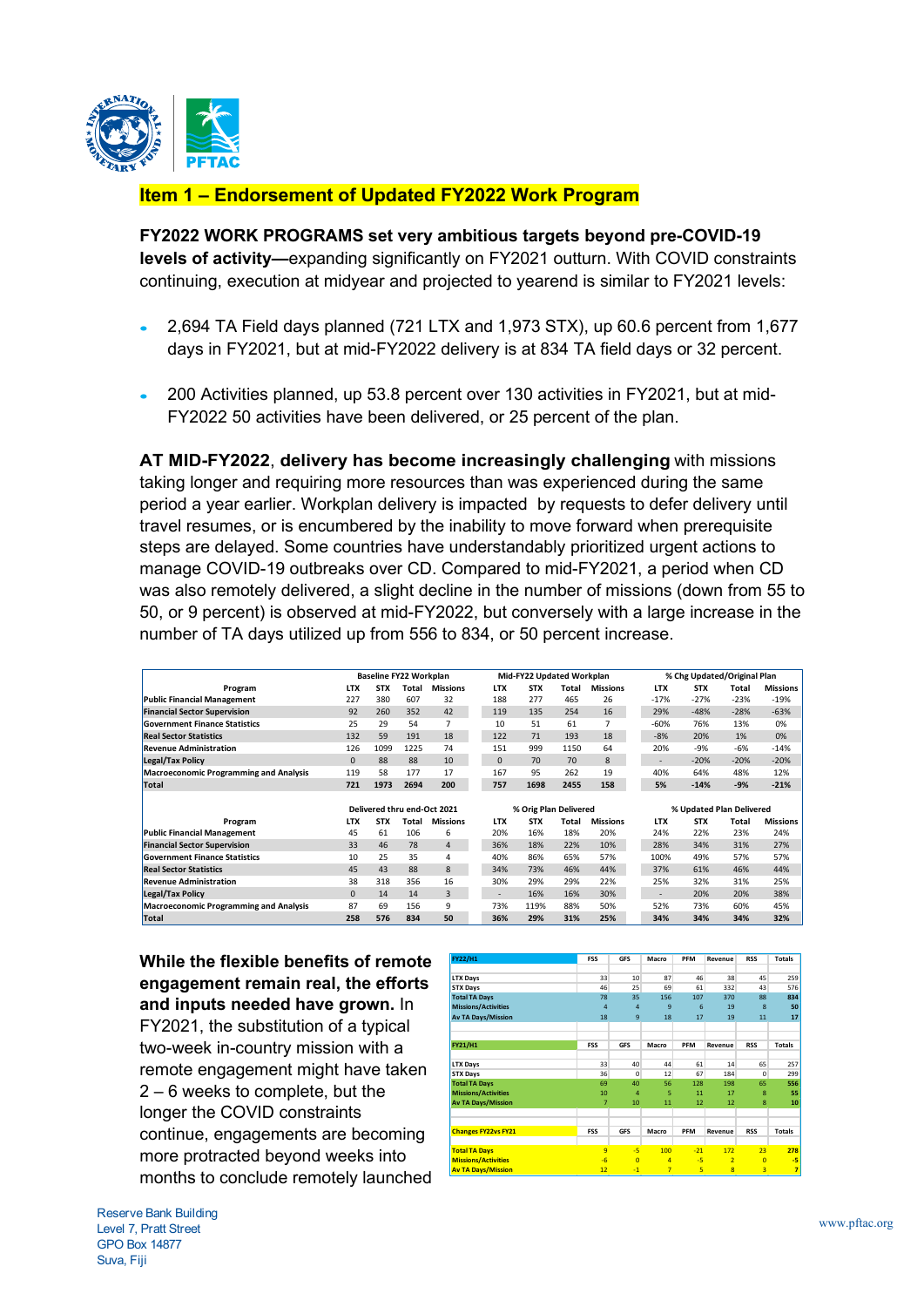CD missions. The average number of TA days per mission is up in all programs in FY2022 other than GFS, markedly for the FSS, Revenue, and Macro programs at +12 days, +8 days, and +7 days respectively. Earlier savings in expert time are now shifting and requiring more TA days per missions to conclude, whether from more time needed to complete the task and/or more experts needed to contribute to the effort.

**The Macro program has performed strongly,** with an expansion of the workplan proposed with 12 percent more missions using 48 percent more in terms of TA days. STX utilization by the Macro program has grown significantly, along with newly requested missions on tax reform modelling as well as new activity on financial programming training, inflation forecasting, and macro-fiscal frameworks exceeding the missions postponed till FY2023. The Statistics program mission numbers remain unchanged with an upward revision of TA days by 13 percent for the modest GFS program, while some RSS missions were substituted to replace postponed or cancelled TA that kept overall delivery numbers close to the original plans.

**A modest reduction is proposed to the substantial Revenue program** with a 14 percent decline in the number of missions but using only 6 percent fewer TA days. The PFM program is revised downwards in terms of missions by 19 percent and TA days by 23 percent. Several missions were planned at the request of the beneficiaries for incountry delivery, but ongoing travel restrictions necessitates a delay of some missions to FY2023. Two resource and time intensive PEFA assessments (**Fiji** and **Nauru**) are expected to be delivered in the latter half of FY2022, with the adjusted plan reflecting a modest increase in TA days for this exercise.

**The major downward adjustment is under the FSS program with a 63 percent decline in mission numbers and 28 percent reduction in TA days.** The FSS program has faced specific challenges around delivery of an extremely ambitious workplan that has proven difficult. Many FY2022 missions were planned to be delivered sequentially – with limited progress on preliminary tasks and communication challenges with some TA recipients resulting in a significant decline and postponement of many activities such as with insurance legislation, cybersecurity regulations, and legal support on banking legislation delayed until FY2023 after initial preparatory work advances.

# **Six countries** (**Nauru**, **Niue**, **Marshall Islands**, **Solomon Islands**, **Tonga and Tuvalu**) **see increases in the volume of TA they will receive from the proposed adjusted**

**workplans** along with regional TA delivery versus the original plan. Net declines are shared across the other 10 PFTAC countries, that more than offsets the increase. Of these 10 countries, **Fiji** and **Timor-Leste**



account for 50 percent of the total reduction in TA days.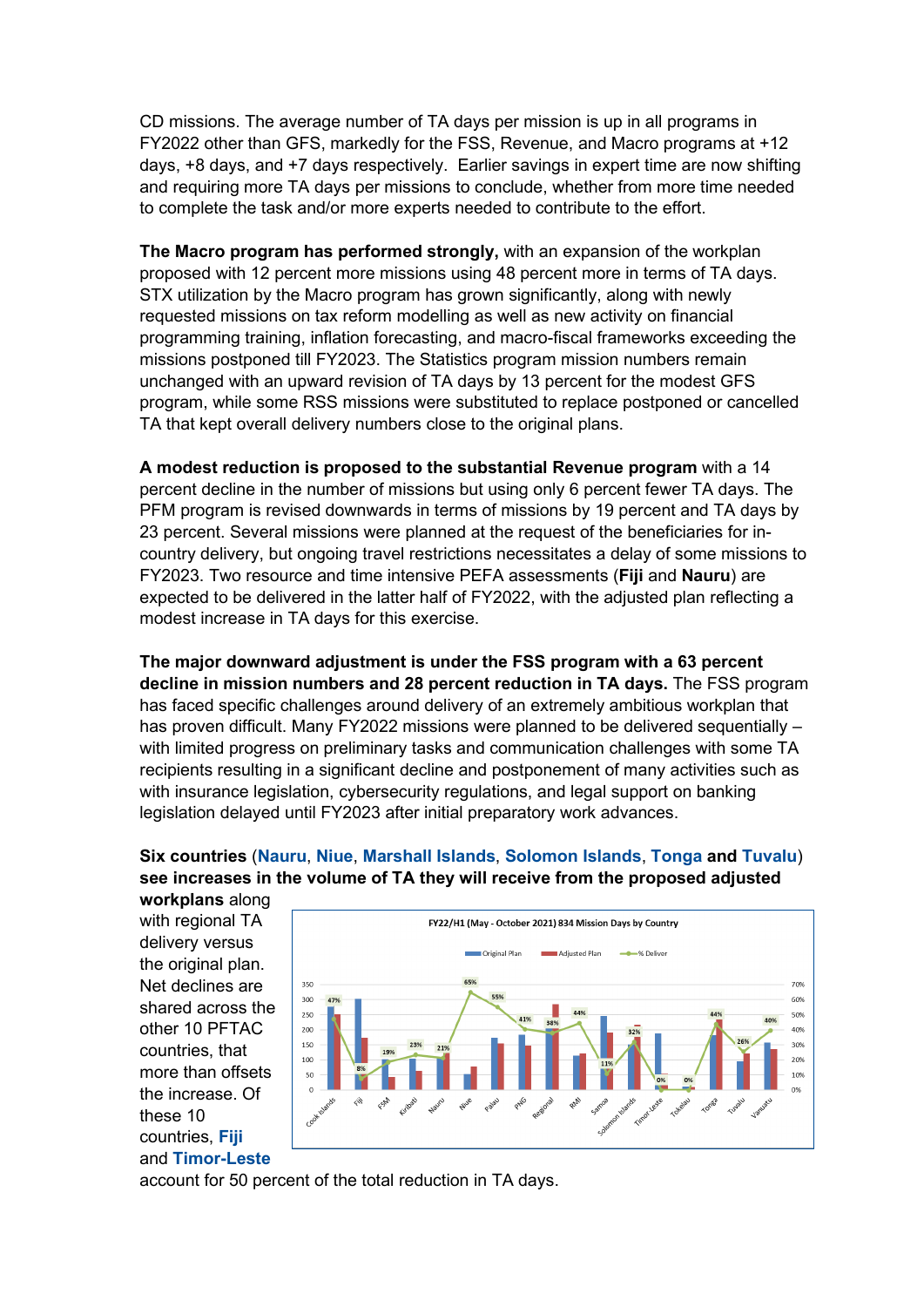**The baseline FY2022 workplan was formulated on the basis of travel resuming from November 2021**. At the mid-point of FY2022, each program workplan was carefully reviewed to reflect actual delivery against expectations and to identify and make provision for changing or unforeseen circumstances. While Fiji borders are reopening from December 1 2021, reopening plans for other PICs remain unannounced, so workplan assumptions have had to be adjusted accordingly, with expectations of inperson missions significantly downgraded to a possible handful of engagements towards the end of FY2022 possibly in March and April 2022.

**The proposed adjusted FY2022 workplans now aim to deliver 158 missions and activities versus the original plan of 200, a reduction of 21 percent using 2,455 TA days, a 9 percent reduction over the original plan.** Of important note is that the reduced workplan is mostly the result of deferral of missions or activities until FY2023 when travel is hoped to have mostly rebounded. The net proposed adjustments to the FY2022 workplans at mid-year are:

- **PFM:** 26 instead of 32 missions/events, using 465 instead of 607 days;
- *FSS*: 16 instead of 42 missions/events, using 254 instead of 352 days;
- *Macro*: 19 instead of 17 missions/events, using 262 instead of 177 days;
- *Revenue*: 64 instead of 74 missions/events, using 1,150 instead of 1,225 days;
- *RSS*: 18 missions/events (unchanged), using 193 instead of 191 days;
- *GFS*: 7 missions/events (unchanged), using 61 instead of 54 days;
- *Legal*: 8 instead of 10 missions/ events, using 70 instead of 88 days.

## **Proposal for Endorsement**

**The SC is invited to provide its high-level strategic endorsement of the proposed adjustment to the FY2022 workplan as presented.** The respective workplans including details of delivery through October 31, 2021 and net adjustments are available at [www.pftac.org](http://www.pftac.org/) from two perspectives, program-by-program and additionally by country.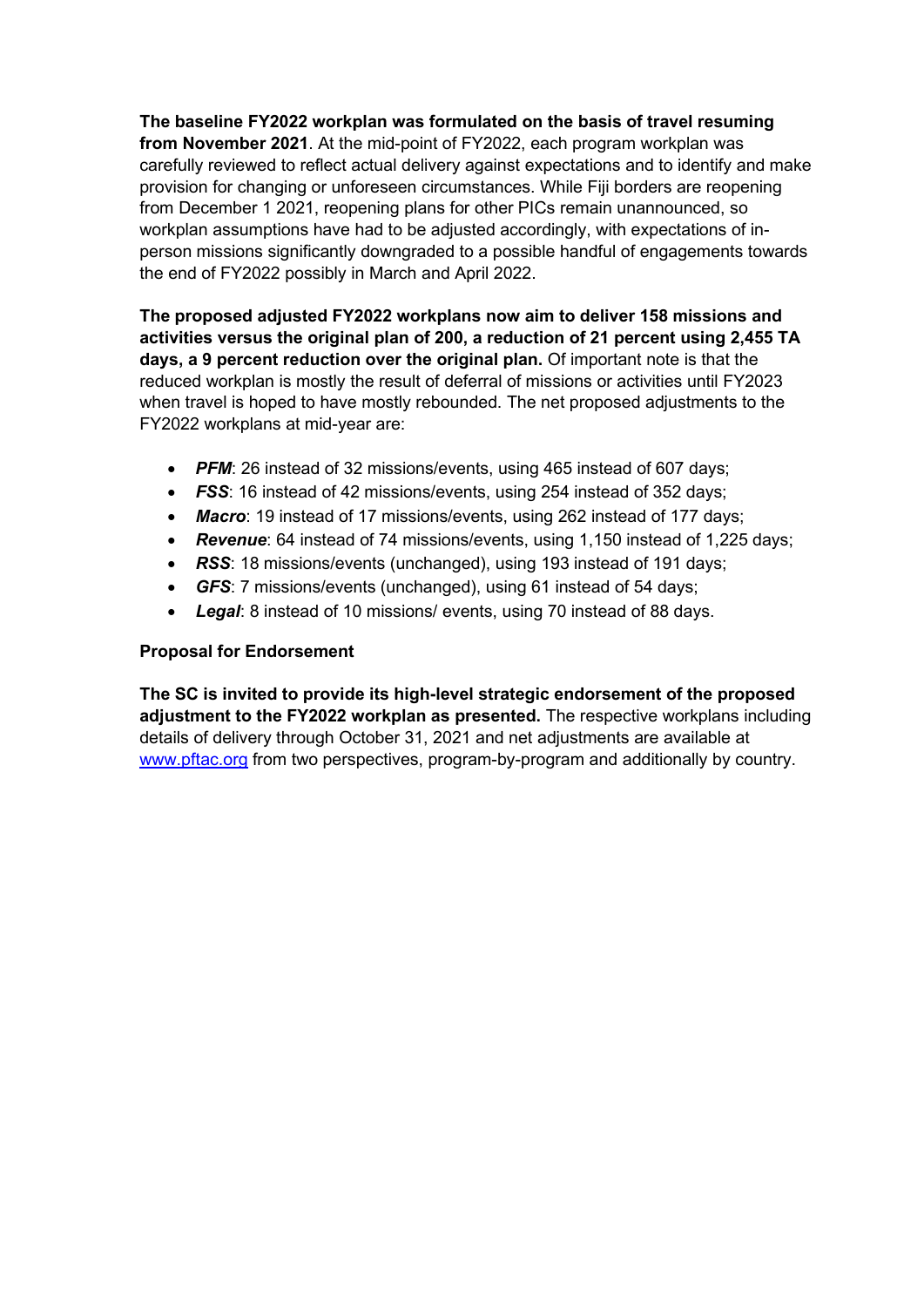# **Item 2 – Affirmation of Phase V Extension**

### **Background**

The June 29, 2021 SC meeting endorsed an extension of Phase V beyond the originally intended end-date of April 30, 2022. Endorsement was for a minimum extension of six months, and potentially a full-year through April 30, 2023 depending on the projected FY2022 budget utilization picture emerging at mid-year.

| Phase V Financial Update @ December 1, 2021                                |         |     |      |      |  |  |  |
|----------------------------------------------------------------------------|---------|-----|------|------|--|--|--|
| (all amounts in USD millions)                                              |         |     |      |      |  |  |  |
| Ph V Program Document (PD) Fund-Raising Target:                            |         | Ś   | 39.7 |      |  |  |  |
| - Program period 66 months (Nov 1, 2016 - Apr 30, 2022)                    |         |     |      |      |  |  |  |
| - Proposed 12 month extension, 78 months, through April 2023               |         |     |      |      |  |  |  |
| <b>Funds Raised (or assured):</b>                                          |         |     |      |      |  |  |  |
| \$<br>- From 7 Donors (ADB, Australia, Canada, EU, Korea, NZ, USA)<br>34.7 |         |     |      |      |  |  |  |
| - From 14 countries (except Palau, Timor Leste):                           | \$      | 2.9 |      |      |  |  |  |
| - Brought forward from Phase IV:                                           | Ś       | 0.5 |      |      |  |  |  |
|                                                                            |         |     |      |      |  |  |  |
| Expenses through April, 2021 (end FY21):                                   |         |     | Ś    | 25.5 |  |  |  |
| \$<br>- Actual for FY17 through FY21 (incl Trust Fund Fee):<br>25.5        |         |     |      |      |  |  |  |
| Funds Available for Balance of Phase V (FY22 plus FY23 Extension):         |         |     | \$   | 12.6 |  |  |  |
|                                                                            |         |     |      |      |  |  |  |
| <b>Endorsed FY2022 Budget:</b>                                             |         |     | Ś    | 7.3  |  |  |  |
| - less projected FY2022 outturn                                            |         |     |      |      |  |  |  |
| - Conservative Outturn Estimate:                                           | \$      | 4.0 |      |      |  |  |  |
| - Most Likely Outturn Estimate:                                            | Ś<br>\$ | 4.5 |      |      |  |  |  |
| - Optimistic Outturn Estimate:                                             | 5.0     |     |      |      |  |  |  |
|                                                                            |         |     |      |      |  |  |  |
| Funds Available for Phase V Extension in FY2023 (most likely):             |         |     | Ś    | 8.1  |  |  |  |
| - Upper Estimate:                                                          | \$      | 4.0 | \$   | 8.6  |  |  |  |
| - Lower Estimate:                                                          | 5.0     | Ś   | 7.6  |      |  |  |  |

**The endorsed FY2022 budget of US\$7.335 million inclusive of trust fund fee, has a projected outturn by year-end around US\$ 4.5 million, or 60 percent of the budget if achieved, up from US\$ 4.0 million in FY2021.** The new CD-MAP platform introduced at the start of FY2022 to manage all aspects of CD planning, delivery, and reporting includes a new accounting approach. For comparability with the budget categories used since the start of Phase V, efforts have been made to track expenditures and firm commitments for FY2022 under the previous and new systems, resulting in some differences but a

sound basis to project an outturn most likely in the range of US\$  $4.0 - 4.5$  million based on the proposed updated FY2022 workplans unless there is a surge in travel and inperson CD delivery late in FY2022 that may push outturn towards US\$ 5.0 million. Under the three scenarios, a robust balance of between US\$ 7.6 million and US\$ 8.6 million is projected to be on-hand at the end of FY2022, with the most likely scenario around US\$ 8.0 million.

**A detailed full-year FY2023 workplan and budget will be submitted for consideration and endorsement at the May 2022 SC meeting** based on the actual FY2022 outturn**.** The funds expected to be on-hand will be sufficient to finance a work program on par or greater than any year of activity before COVID-19, allowing for extensive travel and in-person training. Consideration could be given to accelerating activities or resources planned for Phase VI if available funds exceed the cost of an ambitious but achievable FY2023 work program to minimize remaining unspent balances at yearend. Such options would be for the May 2022 SC meeting to consider in light of donor reaction to the proposed Phase VI program.

### **Proposal for Endorsement**

**The earlier endorsed extension to Phase V is proposed to be affirmed for one full year from May 1, 2022 through April 30, 2023.**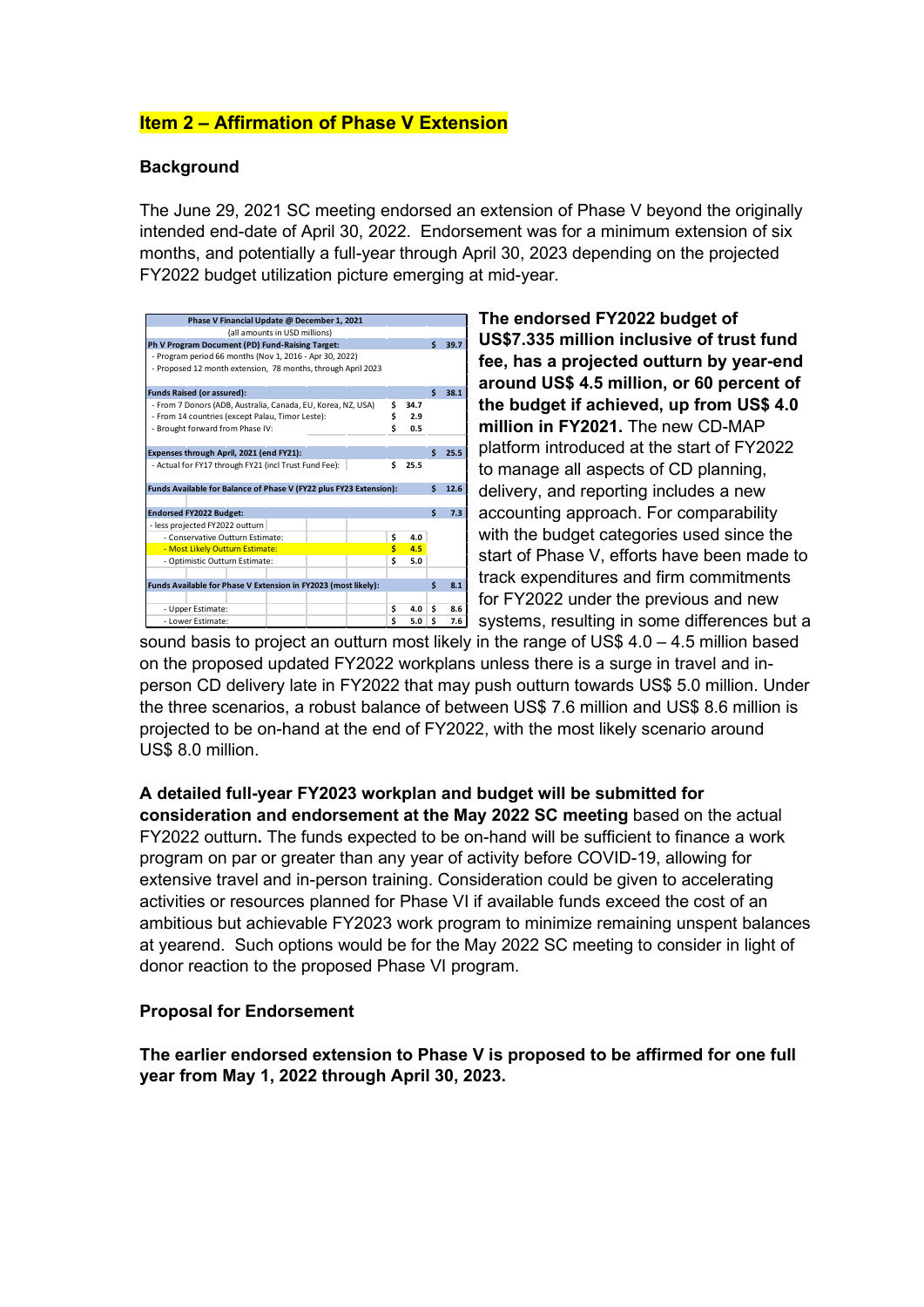# **Item 3 – Retention of Member Country Contribution Formula**

### **Background**

**Established in 1993, PFTAC was the IMF's first Regional Capacity Development Center (RCDC)** that has now flourished into a network of 17 centers, although a decade passed before the second center was opened in the Caribbean. PFTAC was a pioneer in many respects, demonstrating a very effective model that has been widely emulated. As centers opened over time, the financing model evolved from being predominantly donor financed with some IMF contribution.

Member countries were increasingly called upon to contribute to their center's operations, for lower income countries, typically contributing about 10 percent of the center's costs, but a significantly higher portion from higher income countries like oilproducing countries in the Central African center. The most recently opened centers in Mauritius, India, and Kazakhstan include large financial and in-kind contributions from the host country. In the Caribbean, all 23 CARTAC member countries each are called upon to voluntarily contribute \$US 100,000 a year – from the smallest member Montserrat with fewer than 5,000 citizens to Haiti with more than 11 million, with many small and micro-states in between.

**As Phase IV was ending, PFTAC member countries were asked to demonstrate the value they placed on PFTAC services and develop an arrangement of affordable and equitable contributions.** PFTAC was the only center at the time where member countries did not financially contribute. A regional expert was commissioned to develop a proposal to cover 5 – 15 percent of the anticipated Phase V budget. The model and formula that was endorsed by the 2016 SC provided for 10 percent of Phase V costs totaling approximately \$US 3.9 million to be covered by voluntary contributions of the 16 member countries over the 5  $\frac{1}{2}$  period, with the remaining 90 percent of the budget targeted for fund-raising from donors. The IMF covered additional expenses of approximately \$US 2.5 million.

### **Formula for Member Contributions**

**Various models were developed and considered to reflect the disparate size and level of development of the 16 member countries, their ability to contribute, and their relative share of PFTAC resources in Phase IV.** The base formula had three weighted components: (1) national GDP (the size of the economy which ranges from relatively massive Papua New Guinea to tiny Tokelau) – a weighting of 70 percent; (2) per capita GDP – a weighting of 15 percent; and (3) share of Phase IV PFTAC resources – weighting of 15 percent. Affordability was subject to a reasonableness test such that the annual contribution could reasonably fall between 0.01 percent and 0.02 percent of the annual government budget expenditure of each member, with a downward adjustment for Papua New Guinea as an outlier that would have borne a disproportionate share of costs with a contribution closer to 0.005 percent of annual government expenditures. On these rankings, countries were grouped into several annual contribution clusters that if all paid would generate around \$US 707,000 a year, over the 5 ½ year period of Phase V, totaling around \$US 3.9 million.